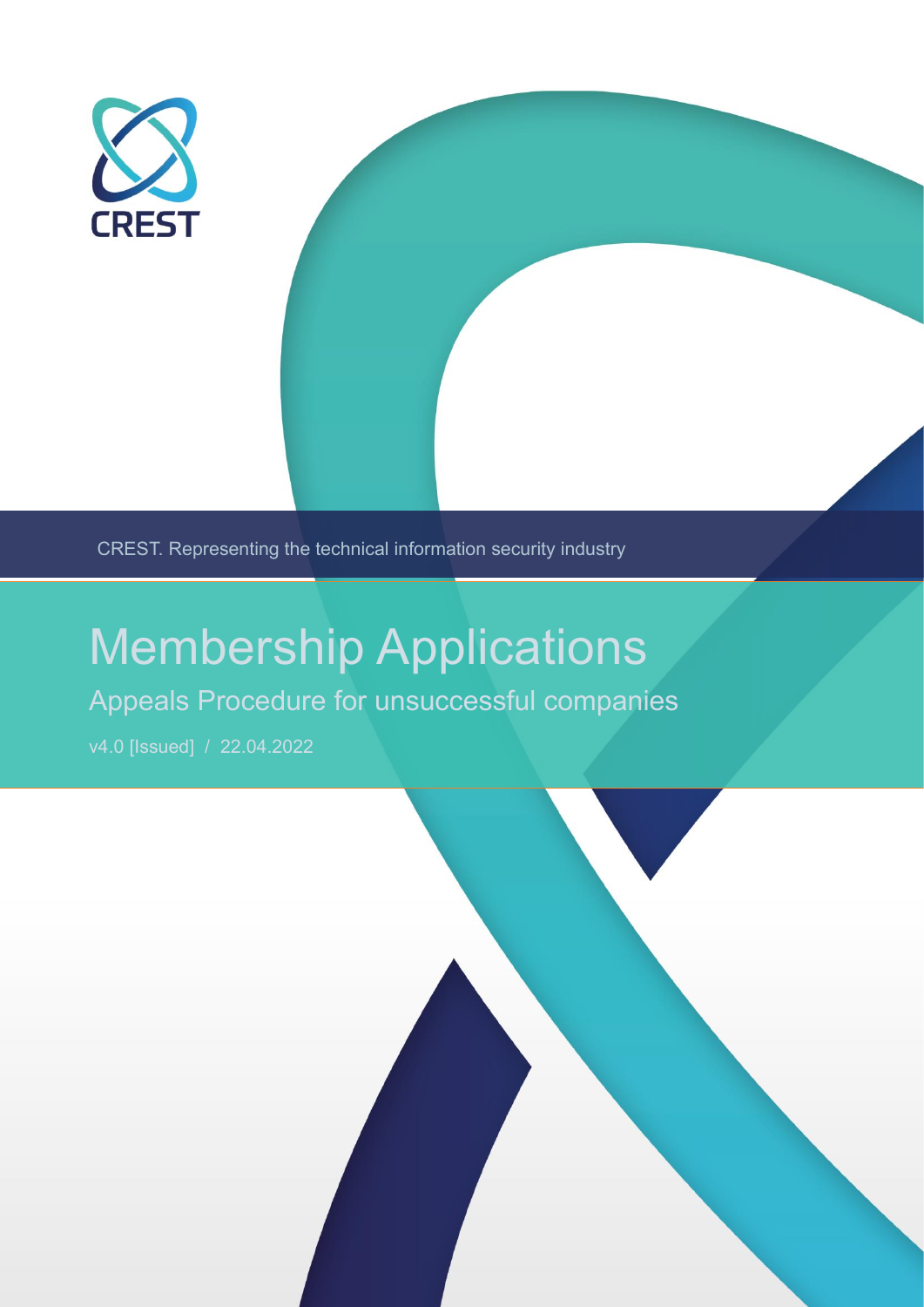# Contents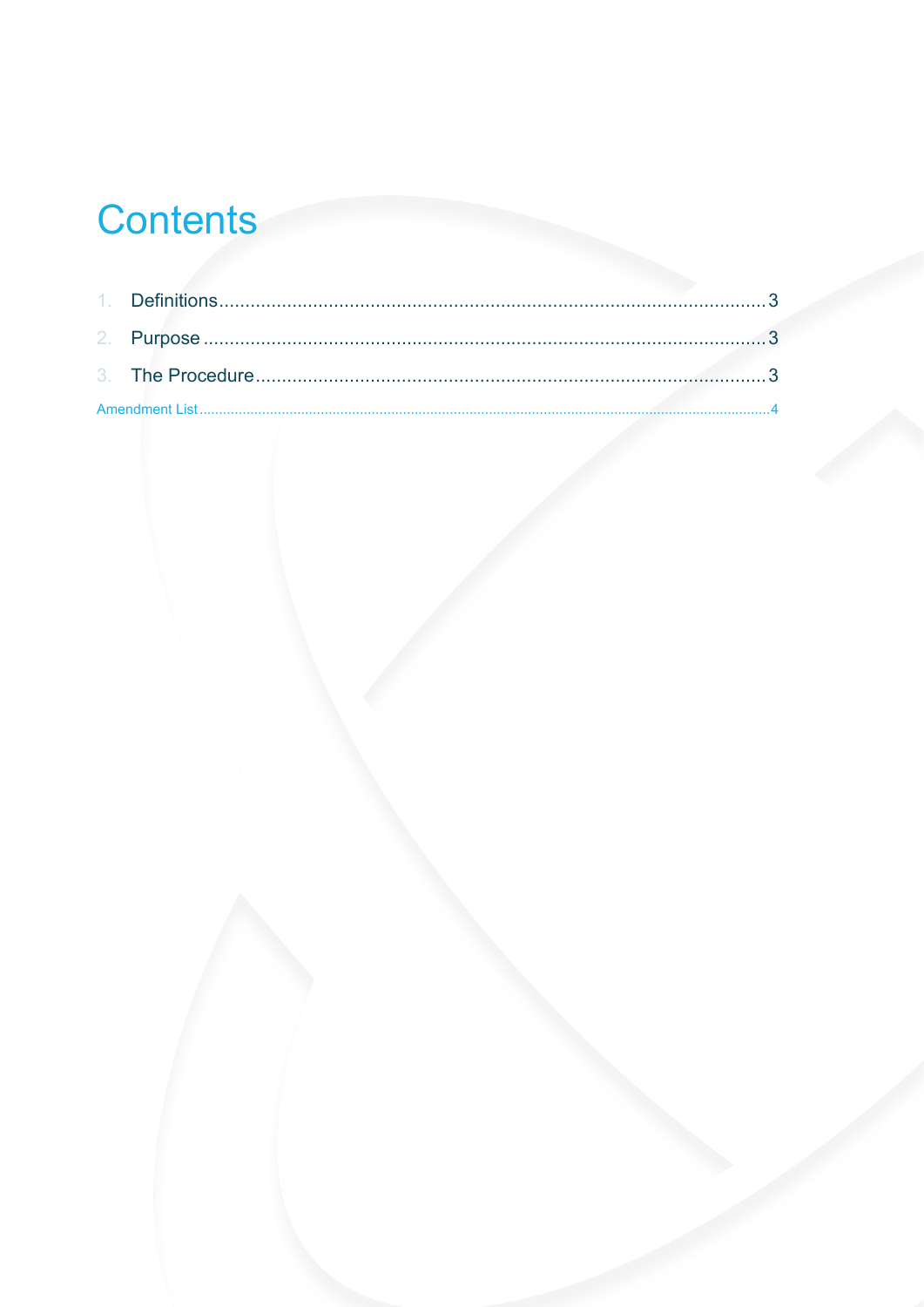### 1. Definitions

- 1.1 "CREST" or "CREST International" means CREST (International), with Company Registration number 09805375, and any or all of his global Chapters.
- 1.2 "CREST International Council" the governing body of CREST (International).
- 1.3 "Local Council" means the governing body of a Local Chapter elected by the Member Company Representatives entitled to vote in that Local Chapter.
- 1.4 "Operating Executive" means the employed staff of CREST International that comprise the senior management team.

### 2. Purpose

- 2.1 The process of gaining CREST Membership is iterative and CREST will work with you to understand the requirements and any changes in your policies, procedures or methodologies that we may require.
- 2.2 If your application for membership of CREST is rejected, however, you have the right to appeal. The following procedure will apply.

#### 3. The Procedure

- 3.1 An appeal needs to be made in writing to CREST by the organisation concerned. You should email [admin@crest-approved.org](mailto:admin@crest-approved.org) with the details of your appeal.
- 3.2 CREST undertakes to give specific reasons for rejection. The appeal should explain why the organisation considers the reasons given to be invalid.
- 3.3 The CREST Operating Executive will review the application and all of the supporting documentation submitted by the applicant company and detail the findings of the accreditation team.
- 3.4 An Appeals Committee will be formed by CREST to consider the appeal. Membership of the Appeals Committee will be formed from members of the local Council/s in the jurisdiction/s to which the applicant company wished to be accredited to operate.
- 3.5 The composition of the Appeals Committee will be agreed with all Parties prior to any information regarding your application being passed on. Additional NDAs will be put in place to protect the applicant company and the information contained in its application form for membership will not be shared with any party outside CREST.
- 3.6 Once established, the Operating Executive will provide the Appeals Committee with all the relevant documentation and correspondence relating to the membership application.
- 3.7 The Appeals Committee will report to the next CREST International Council meeting. They will provide their feedback and a recommendation that the rejection should either be upheld or overturned. Feedback and recommendations given to the CREST International Council will have the applicant organisation's name redacted.
- 3.8 Feedback will be given to the applicant if the application has again been rejected and reasons for the rejection will be provided.
- 3.9 There will be no further recourse to appeal the decision taken by the International Council.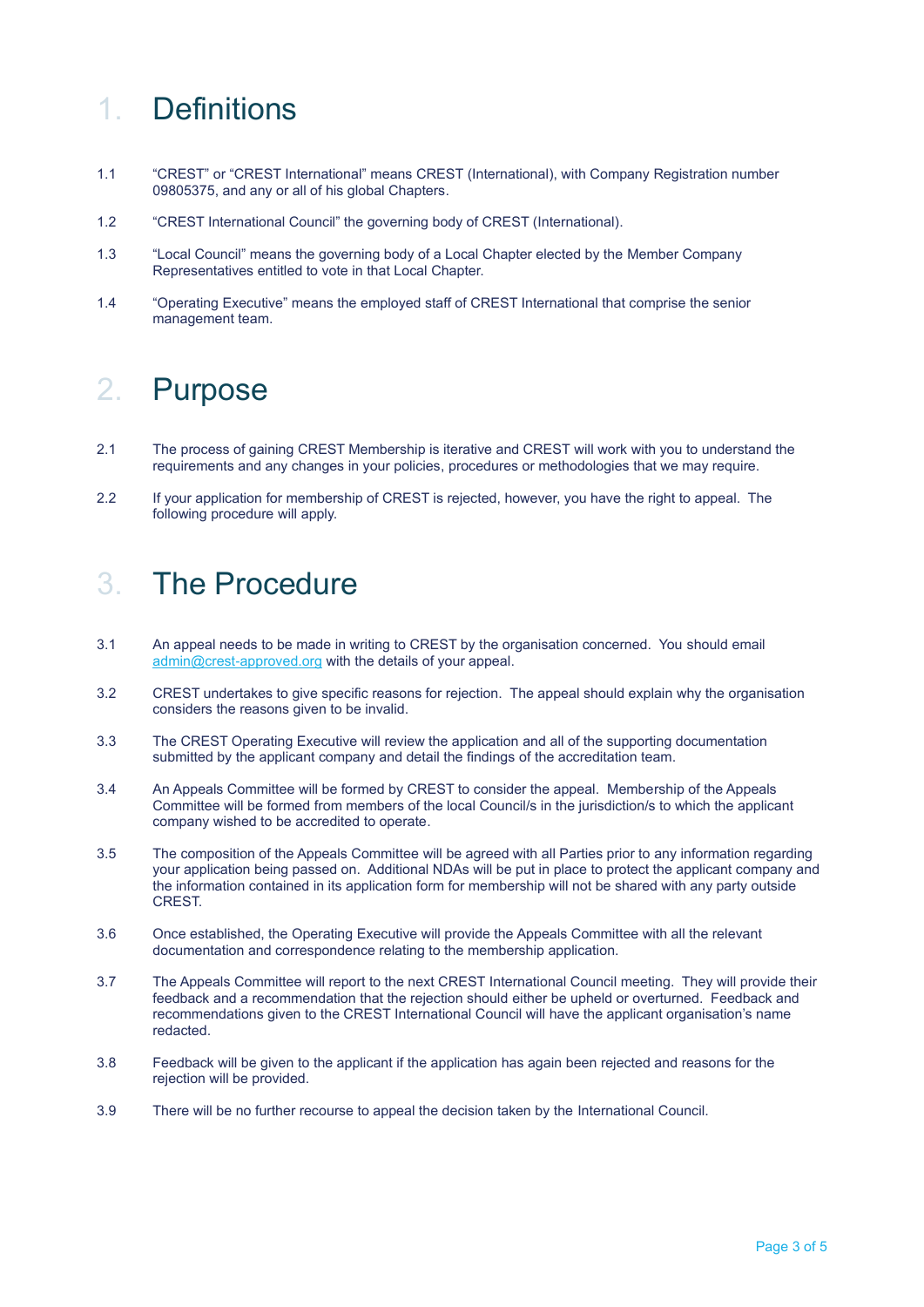#### Amendment List

This document has been amended in the areas described below:

| a. Section reference<br>b. Clause Reference<br>c. Date Issued | <b>Description of Changes</b> | <b>Authorised by</b> | Version No.<br><b>issued</b> |
|---------------------------------------------------------------|-------------------------------|----------------------|------------------------------|
| a.<br>b.<br>C.                                                |                               |                      |                              |
| a.<br>b.<br>C.                                                |                               |                      |                              |
| a.<br>b.<br>C.                                                |                               |                      |                              |
| a.<br>b.<br>C.                                                |                               |                      |                              |
| a.<br>b.<br>C.                                                |                               |                      |                              |